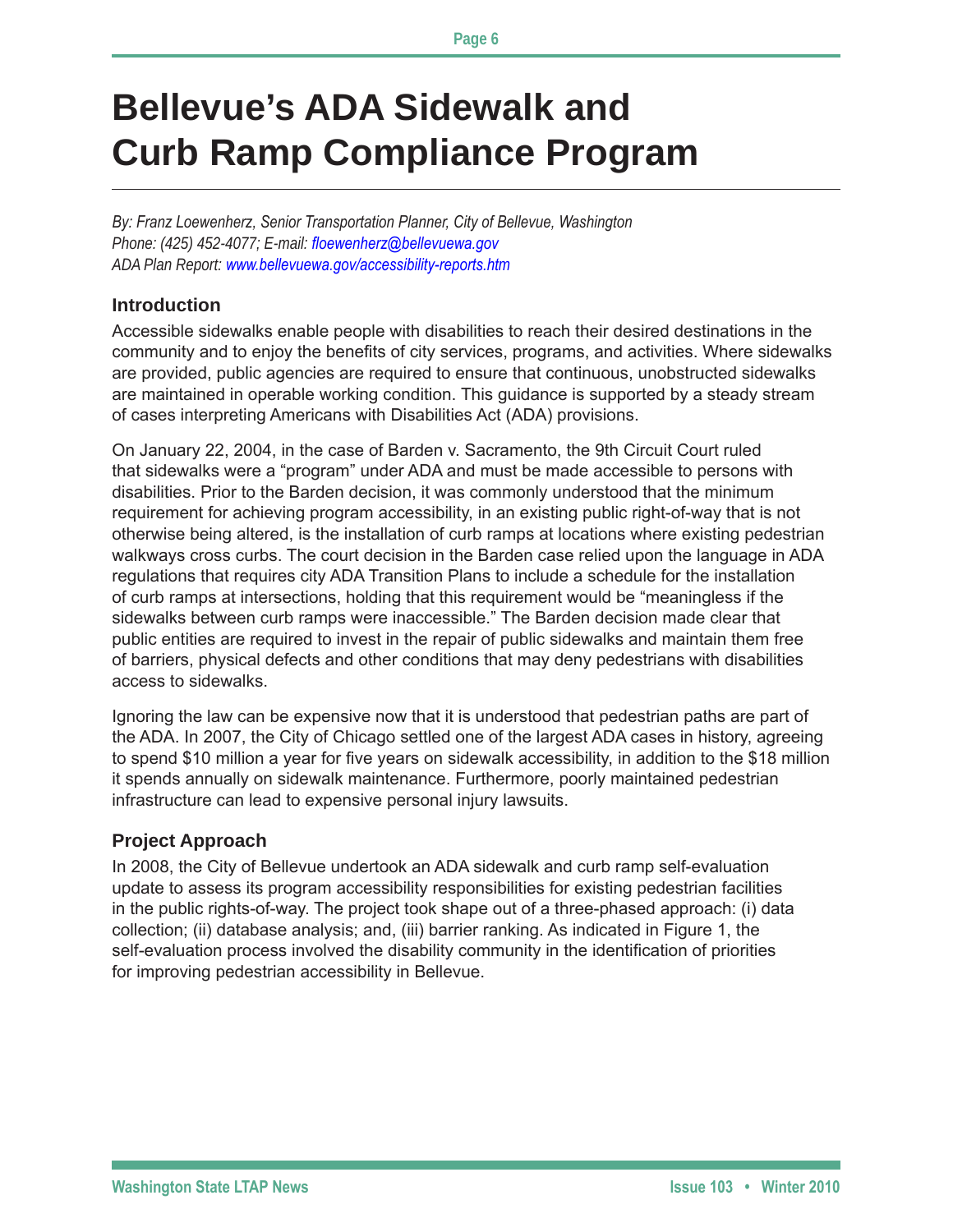## *Phase 1. Data Collection*

The traditional ADA inventory process is time-consuming and imprecise. Most jurisdictions undertaking ADA sidewalk and curb ramp inventory efforts rely on data collectors to choose between a "yes" or "no" response in recording ADA compliance. While this enables jurisdictions to quickly collect data, the "yes/no" clipboard approach does not offer jurisdictions a precise understanding of which areas have the most need.



*Figure 1. Visual representation of Bellevue's project approach.*

Bellevue determined that a new solution to quickly and accurately document the type, severity, and location of sidewalk and ramp barriers in the City would be most efficient. A number of options were considered for gathering data on its 321 miles of sidewalk and 4,586 curb ramps locations.

City staff learned about inertial profiler systems that have been in use since the 1970s to measure pavement defects. Profilers are typically mounted on motor vehicles and used in both the aerospace and roadway construction industries for measuring smoothness of pavement surfaces on airplane landing strips and the highway system. An interdepartmental team at the City of Bellevue partnered with federal and regional agencies to adapt this profiler technology to the task of inventorying and mapping the degree to which sidewalks and curb ramps in the City's right of way meet ADA standards.



*Figure 2. City of Bellevue's ULIP and Segway Human Transporter Equipment.*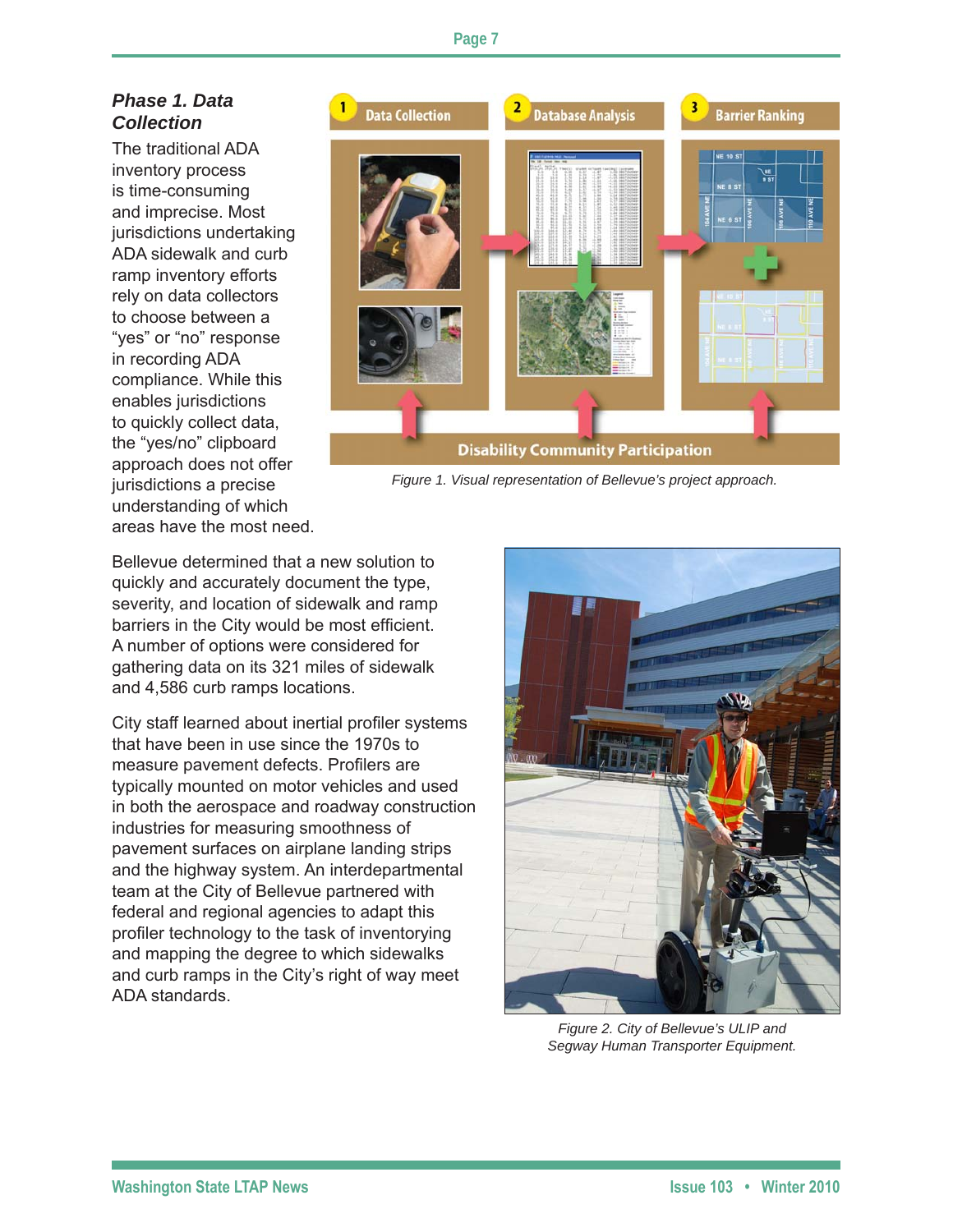The technology, developed through a pilot program with the Federal Highway Administration, uses an Ultra-Light Inertial Profiler (ULIP) mounted on a Segway scooter. The device's displacement laser, three accelerometers, optical trigger, distance measurement instrument, and gyroscope are designed to measure the sidewalk surface at a rate of 10,000 records per second. Together, these devices capture highly accurate information about slope and small surface variations that can make a sidewalk difficult to navigate. A tray and handle bar mount support a notebook computer that offers an interactive, real-time display during data collection. The accompanying software produces a text file compatible with the City's Geographic Information Systems (GIS) asset management database.

Bellevue staff worked with colleagues at the Federal Highway Administration and King County to ensure that the resulting technology would be of broad benefit to federal, state, and local government entities. Because it was a new technology, the City of Bellevue sought confirmation that data acquired from the ULIP platform was reproducible and accurate. During the 2007 trial period, Bellevue staff undertook numerous tests comparing grade and cross slope measurements from the ULIP and alternative measurement devices (e.g., digital smart level readings) before a decision was made to employ this technology citywide.

During the 2008 citywide inventory effort, the city employed Quality Assurance/Quality Control (QA/QC) protocol for validation testing of the software and hardware. The ULIP technology's efficacy was confirmed in 2008, when two field technicians were able to inventory the city's entire pedestrian system within a few months' time. One technician operated the ULIP and conducted the sidewalk inventory (321 miles), and a second technician rode a bicycle and used a Topcon GMS-2 handheld GPS receiver to conduct the curb ramp inventory (4,586 locations; of which 1,041 lacked ramp access).

The technical precision offered by Bellevue's approach is identified as a best practice in *ADA Compliance at Transportation Agencies: A Review of Practices* (NCHRP 20-07 Task 249), a National Cooperative Highway Research Program study. The report notes that "[e]fforts such as those at the City of Bellevue, Washington, that rely on the collection of large datasets at extremely fine spatial and temporal disaggregation levels have the potential to significantly automate the identification of non-compliant locations in the field."



*Figure 3. City of Bellevue's web-based ADA mapping viewer interface.*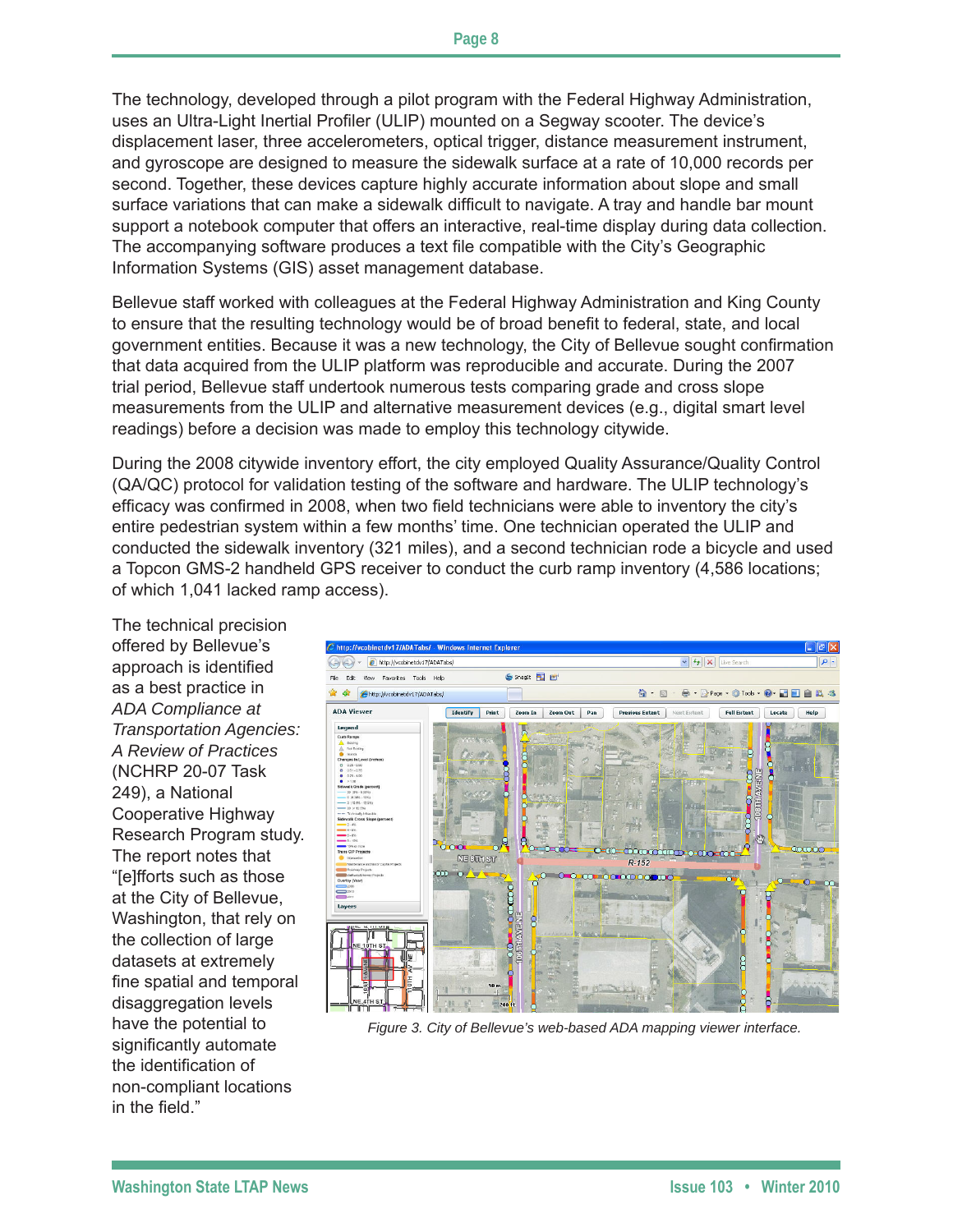### *Phase 2. Database Analysis*

The City of Bellevue's ADA sidewalk and curb ramp database provides staff with geographic data with both: (i) positional accuracy, the digital representation of how a barrier conforms to the actual location found in the field (better than what is possible with streaming GPS); and, (ii) attribute accuracy, the digital representation of a barrier is represented in a manner consistent with actual conditions found in the field (percent running slope, percent cross-slope, inches of vertical separation, etc.).

Once the field data collection and validity checks were performed, it was necessary for the raw data to be processed so it could be stored in the City's centralized GIS database for analysis and reporting. GIS played a pivotal role in the project from data acquisition (organizing the millions of data points generated during the study) to creating a web-based mapping interface for asset management and compliance monitoring. The resulting ADA sidewalk and curb ramp self evaluation is documented on the City's intranet. This internal web interface maps all non-standard data points related to curb ramp location and compliance rating – at the block face level, including sidewalk obstructions, heaving, running slope, and cross slope. Additional functionality of this geospatial database includes the ability to search and/or turn off certain barrier types and generate reports of the barrier information.

The ADA viewer interface creates a platform from which city staff will retrieve information on ADA barriers in the public right of way, informing the following accessibility programs:

- New Development: New development or redevelopment projects must include sidewalks and curb ramps.
- **Citizen Request Program:** Citizens submit requests to have a new curb ramp installed or have an existing curb ramp repaired at any location within the City.
- **Annual Installation, Repair, and Maintenance Program:** The City's Transportation Department repairs sidewalks and installs new curb ramps annually as part of routine maintenance.



*Figure 4. This diagram illustrates criteria influencing the barrier ranking scores. Bellevue used GIS to overlap data layers, each representing one of several characteristics, and determine the cumulative intensity of all characteristics throughout the city.*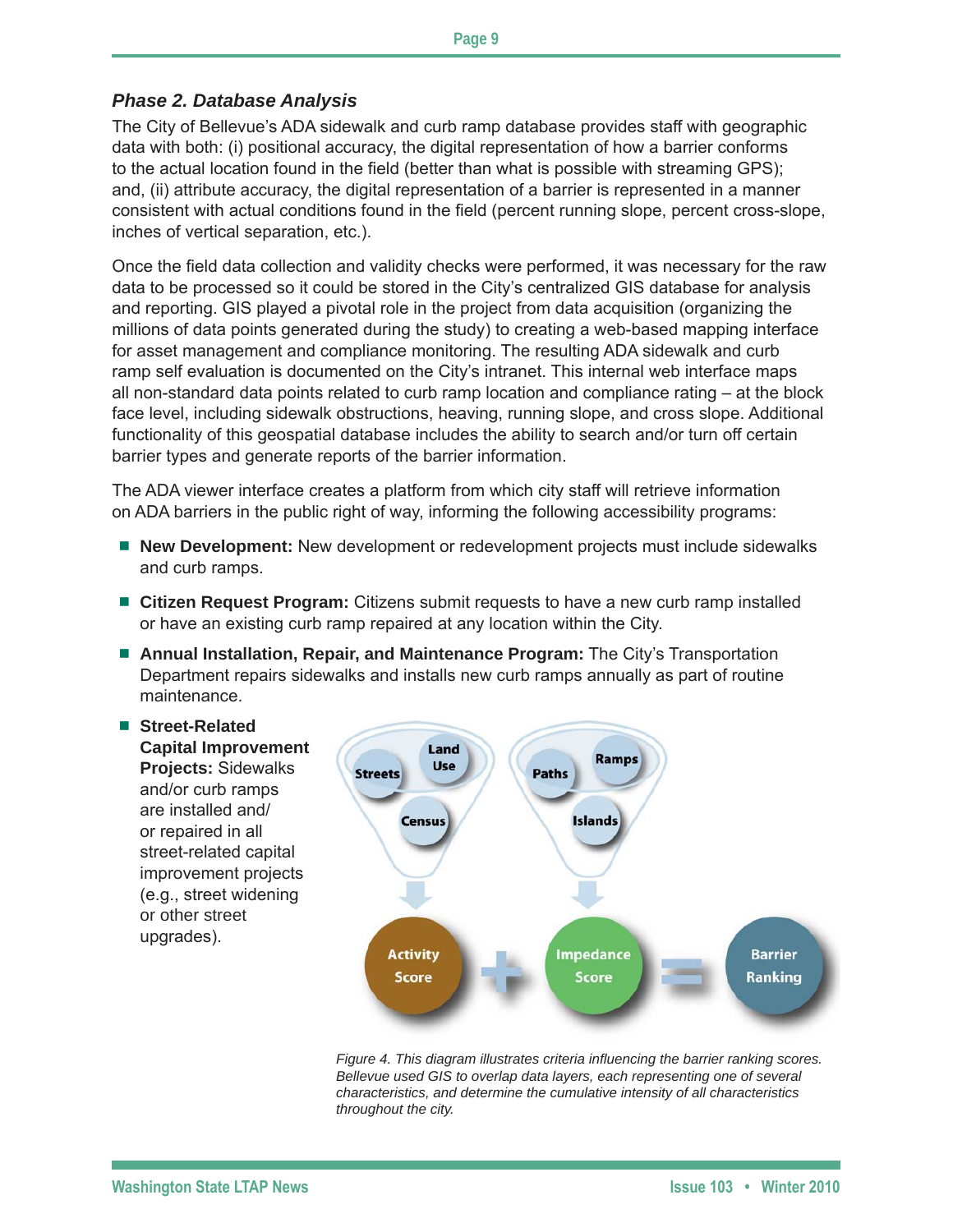- **Overlay Construction Projects:** The City includes the installation of curb ramps as part of street overlay projects.
- **Sidewalk Maintenance and Repair Program:** Streets Division personnel clear vegetation and debris from sidewalks adjacent to arterial streets, inspect sidewalks for damage, and when needed, repair walkways.

#### *Phase 3. Barrier Ranking*

The ADA tells us which features in the public rights of way are non-standard but it does not tell us which of these non-standard features should be replaced first. After determining which facilities do not meet standards, the City developed a prioritized list of improvement requirements in conjunction with the disability community.

Bellevue's GIS-based barrier ranking analysis results in a combined activity and impedance score for every sidewalk and curb ramp in Bellevue.

A high activity score is representative of areas where pedestrian activity (especially among persons with disabilities) is likely to be greatest, based on demographic, land use, and transportation conditions. A high impedance score is representative of areas where the quality of existing pedestrian infrastructure is poor for persons with disabilities, based on barriers documented in the sidewalk and curb ramp inventory. The key principle here is to assign a high ranking on a needs basis, not necessarily to the sidewalks and curb ramps in the worst condition but rather to those that would provide the most benefit to people with disabilities.

The point values assigned to the various non-standard features in the impedance calculation arose from consultations with members of the disability community in Bellevue. The outreach effort included surveys, focus groups, public meetings, and conversations with residents at sidewalk and curb ramp locations.

### **The Results**

Bellevue's pedestrian facilities are evaluated against a number of ADA standards in the City's Sidewalk and Curb Ramp Self-Evaluation Report. The following are sidewalk cross slope and grade accessibility considerations: (i) maximum grade is 5 percent on continuous runs; (ii) sidewalks adjacent to existing roadways may follow grade of roadway; and, (iii) cross slope shall not exceed 2 percent. Reflected below are some of the findings on cross slope and grade from the inventory effort; more detailed information on these and other ADA considerations are found at www.bellevuewa.gov/accessibility-reports.htm.

**Sidewalk Cross Slope:** As indicated in Figure 5, over 50 percent of Bellevue's 8 plus percent cross slope measurements are attributable to driveway aprons. This number increases as cross slope values increase, with 70 percent of 10 plus percent cross slope measurements attributable to driveway aprons. Overall, 19 percent of all non-standard cross slope measurements are attributable to driveway aprons constructed like ramps, with steep, short side flares.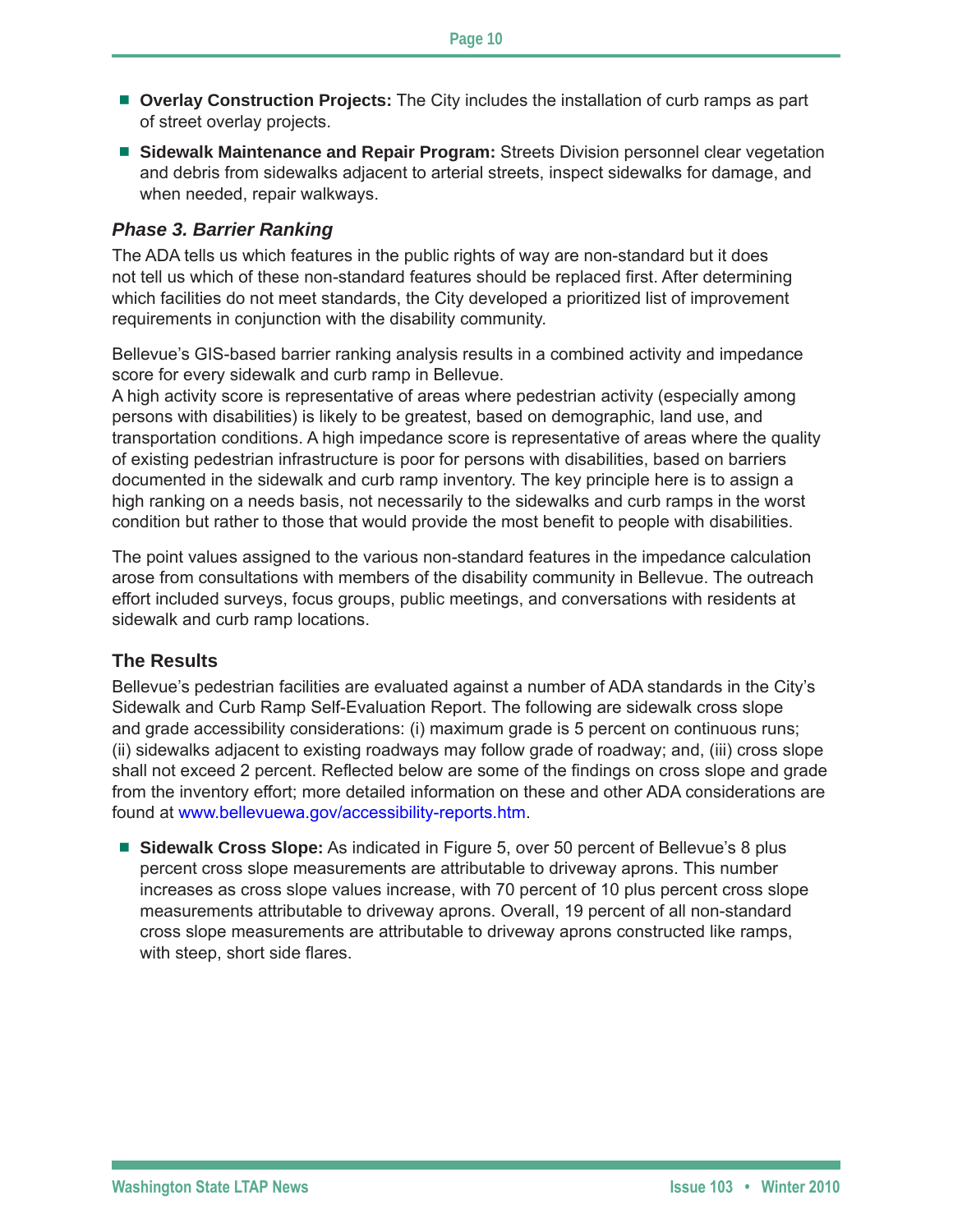| <b>Cross Slope</b><br><b>Category</b> | <b>Total Length</b><br>(Miles) | <b>Cross Slope within</b><br><b>Driveway Buffer</b><br>(Miles) | <b>Cross Slope</b><br>without Driveways<br>(Difference) | $\%$<br><b>Attributable</b><br>to Driveways |
|---------------------------------------|--------------------------------|----------------------------------------------------------------|---------------------------------------------------------|---------------------------------------------|
| $2 - 4%$                              | 134                            |                                                                | 116                                                     | 13%                                         |
| $4 - 6%$                              | 49                             |                                                                |                                                         | 17%                                         |
| $6 - 8%$                              |                                |                                                                |                                                         | 31%                                         |
| 8-10%                                 |                                |                                                                |                                                         | 54%                                         |
| $10% +$                               |                                |                                                                |                                                         | 70%                                         |
| Total                                 | 212                            | 40                                                             | 172                                                     | 19%                                         |

*Figure 5. This table reflects the results of sidewalk cross slope analysis. As reflected, 134 miles or 63 percent of non-standard cross slope measurements are found to have profiles of 2-4 percent.*

■ Sidewalk Grade (Running Slope): According to ADAAG standards, sidewalk grade should not exceed 5 percent. However, grades are often too difficult to control in the sidewalk environment because sidewalks follow the path of the street and the natural topography of the area. Bellevue's GIS database played a pivotal role in determining which of the non-standard sidewalk grade profiles were deemed technically infeasible due to roadway topographic factors. Bellevue staff developed a GIS script that enabled a comparison of every non-standard sidewalk segment to the grade of the adjacent roadway. Adjacent roadway grade profiles

| <b>Grade</b><br><b>Category</b> | Length<br>(Miles) | $\frac{9}{6}$ |
|---------------------------------|-------------------|---------------|
| 5-8.33%                         | 32                | 82%           |
| 8.34-10%                        |                   | 10%           |
| 10.01-12.5%                     | 2                 | 5%            |
| 12.5%                           |                   | 3%            |
| <b>Total</b>                    | 39                | 100%          |

*Figure 6. This table reflects the results of sidewalk grade analysis. As reflected, 32 miles or 82 percent of non-standard grade measurements are found to have profiles of 5–8.33 percent.*

were derived from a digital elevation model, a representation of ground surface topography. Criteria were then used to filter out 95 miles of non-standard sidewalk grade locations deemed technically infeasible. Figure 6 reflects those sidewalk segments that are steeper than the grade of the associated roadway.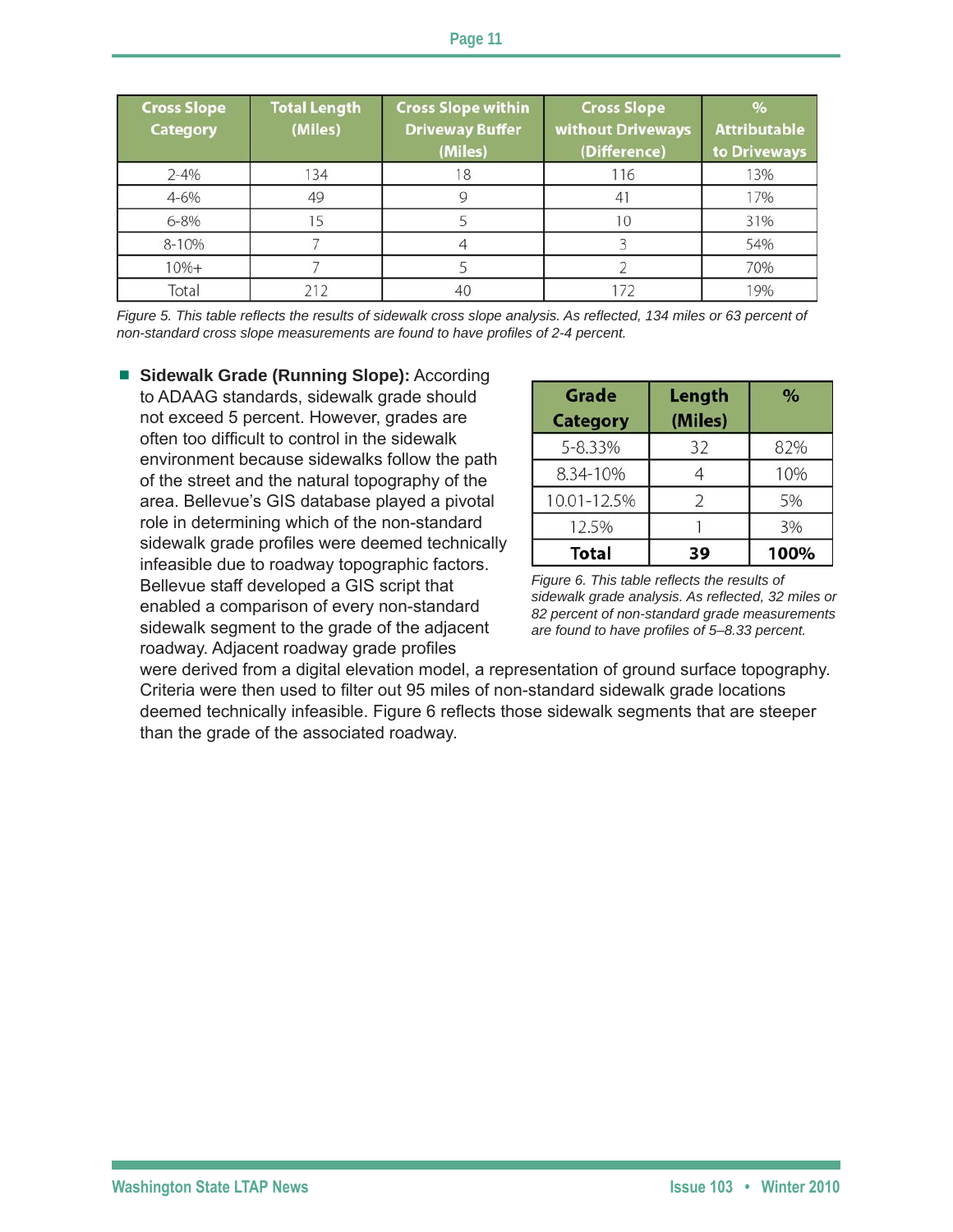## **Next Steps**

Bellevue's ADA Sidewalk and Curb Ramp Self-Evaluation Report is a comprehensive analysis of the city's existing sidewalk and curb ramp facilities. Data collected from this assessment enables city staff to: (i) determine if a sidewalk or curb ramp meets intended design specifications and guidelines; (ii) catalog feature and maintenance information; (iii) identify portions of sidewalks

needing accessibility improvements; (iv) quantify the extent of the work required; and, (v) add pedestrian information to the City's GIS database. The barrier ranking analysis used in this process was the product of a public consultation process, which the City believes reflects the interests of Bellevue residents and responds to the stated needs of people with disabilities in the community.

The development Bellevue's ADA Transition Plan Update relies heavily on the barrier identification and rankings contained in the Sidewalk and Curb Ramp Self-Evaluation. Transportation staff is working to complete the department's transition plan update process by the end of 2009. To do



*Figure 7. To comply with the ADA, every state and local government is required to prepare a self-evaluation report to identify program access issues. From this, a transition plan is required with a schedule identifying corrective measures to achieve a barrier free environment.*

this, key assumptions regarding barrier prioritization, corrective action costs, programming, and supportive policies need to be evaluated and documented. Once completed, the Transportation Department's Transition Plan update for the public rights of way will be integrated into the citywide transition plan that addresses the other key areas of ADA accessibility: access to public facilities and to city programs and services. Completion of the update to the citywide Transition Plan is anticipated in 2010.

### **Lessons Learned**

The following information is intended to assist other local government agencies approaching their ADA compliance program.

- 1. The ADA, passed in 1990, is a landmark law that prohibits discrimination based on disability. This comprehensive civil rights protection for individuals with disabilities extends not only to physical access at government facilities, programs, and events—but also to pedestrian facilities in public rights of way. Failure to properly manage ADA compliance has prompted action by the Department of Justice and proven costly to many cities due to an increasing amount of litigation.
- 2. Because agencies at all levels are required to respond to ADA mandates, developing partnerships increases the cost-effectiveness of compliance efforts. The coordinated staffing and funding commitment from the Federal Highway Administration, King County, and the City of Bellevue made it possible to undertake Bellevue's proposal to assess the applicability of inertial profiling technology in identifying existing facilities that limit access for persons with disabilities.